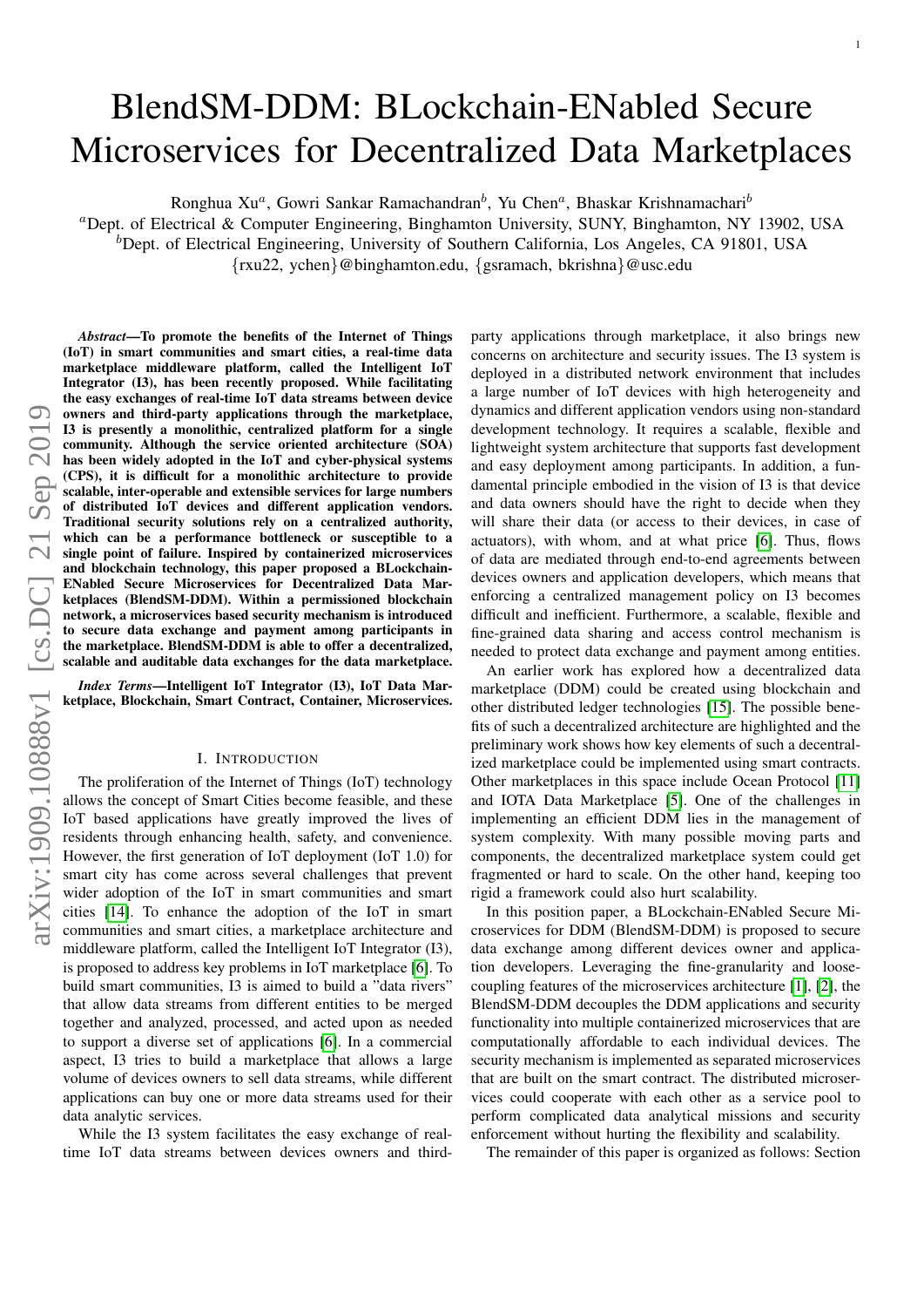[II](#page-1-0) provides the background knowledge and reviews the state of the arts research in blockchain and microservice for IoTbased system. Section [III](#page-1-1) illustrates the details of core security features introduced by the proposed BlendSM-DDM. Section [IV](#page-3-7) concludes this paper with our ongoing work.

## II. RELATED WORKS

## <span id="page-1-0"></span>*A. Microservices in IoT*

A service-oriented architecture (SOA) is widely adopted in the development of application software in an IoT environment [\[1\]](#page-3-5). The traditional SOA utilizes a monolithic architecture that constitutes different software features in a single interconnected and interdependent application and database. Owing to the tightly coupled dependence among functions and components, such a monolithic framework is difficult to adapt to new requirements in an IoT-enabled system, such as scalability, service extensibility, data privacy, and crossplatform interoperability [\[2\]](#page-3-6). The *microservices architecture* allows functional units of an application to work independently with a loose coupling though encapsulating a minimal functional software module as a microservice, which can be individually developed and deployed. finally, multiple decentralized individual microservices cooperatively perform the functions of complex systems. The flexibility of microservices enables continuous, efficient, and independent deployment of application function units. As two most significant features of the microservices architecture, *fine granularity* means each of the microservices can be developed in different frameworks and with minimal development resources, while *loose coupling* implies that functions of microservices and its components are independent of each other's deployment and development [\[25\]](#page-3-8).

Thanks to the fine-granularity and loose-coupling properties, the microservices architecture has been investigated in many smart solutions to enhance the scalability and security of IoT-based applications. The IoT systems are advancing from "things"-oriented ecosystem to a widely and finely distributed microservices-oriented-ecosystem [\[2\]](#page-3-6). An Intelligent Transportation Systems (ITS) that incorporates and combines the IoT approaches using the serverless microservices architecture has been designed and implemented to help the transportation planning for the Bus Rapid Transit (BRT) systems [\[4\]](#page-3-9). To enable a more scalable and decentralized solution for advanced video stream analysis for large volumes of distributed edge devices, a system design of a robust smart surveillance systems was proposed based on microservices architecture and blockchain technology [\[7\]](#page-3-10), [\[9\]](#page-3-11), [\[24\]](#page-3-12). It aims at offering a scalable, decentralized and fine-grained access control solution for smart public safety.

## *B. Blockchain and Smart Contract*

As a fundamental technology of Bitcoin [\[8\]](#page-3-13), *blockchain* initially was used to promote a new cryptocurrency that performs commercial transactions among independent entities without relying on a centralized authority, like banks or government agencies. Essentially, the blockchain is a public ledger based on consensus rules to provide a verifiable, appendonly chained data structure of transactions. Thanks to the

decentralized architecture that does not rely on a centralized authority, blockchain allows the data to be stored and updated distributively. The transactions are approved by miners and recorded in the time-stamped blocks, where each block is identified by a cryptographic hash and chained to preceding blocks in a chronological order. In a blockchain network, a *consensus mechanism* is enforced on a large amount of distributed nodes called miners to maintain the sanctity of the data recorded on the blocks. Thanks to the trustless proof mechanism running on miners across the network, users can trust the system of the public ledger stored worldwide on many different decentralized nodes maintained by "miner-accountants", as opposed to having to establish and maintain trust with a transaction counter-party or a third-party intermediary [\[17\]](#page-3-14). Thus, blockchain is an ideal decentralized architecture to ensure distributed transactions among all participants in a trustless environment, like edge-based IoT networks.

Emerging from the intelligent property, a *smart contract* allows users to achieve agreements among parties through a blockchain network. By using cryptographic and security mechanisms, a smart contract combines protocols with user interfaces to formalize and secure relationships over computer networks [\[18\]](#page-3-15). A smart contract includes a collection of predefined instructions and data that have been saved at a specific address of blockchain as a Merkle hash tree, which is a constructed bottom-to-up binary tree data structure. Through exposing public functions or application binary interfaces (ABIs), a smart contract interacts with users to offer the predefined business logic or contract agreement.

Other distributed data sharing platforms in this space includes Trinity [\[16\]](#page-3-16), which is a distributed pub-sub data broker with support for blockchain-based immutable data storage, Pub-Pay-Sub Protocol [\[13\]](#page-3-17), which is a publish-subscribe broker with built-in support for micropayments, and SDPP [\[12\]](#page-3-18), which is a peer-to-peer streaming data protocol with micropayments support.

The blockchain and smart contract enabled security mechanism for applications has been a hot topic and some efforts have been reported recently, for example, smart surveillance system [\[7\]](#page-3-10), [\[10\]](#page-3-19), [\[24\]](#page-3-12), social credit system [\[23\]](#page-3-20), space situation awareness [\[22\]](#page-3-21), biomedical imaging data processing [\[19\]](#page-3-22), identification authentication [\[3\]](#page-3-23) and access control [\[20\]](#page-3-24), [\[21\]](#page-3-25). Blockchain and smart contract together are promising to provide a solution to enable a secured data sharing and access authorization in decentralized IoT systems.

# <span id="page-1-1"></span>III. SYSTEM ARCHITECTURE OF BLENDSM-DDM

In the vision of I3, the system is oriented for device owners and data users, and the data exchanged payment are mainly between sellers and buyers. To improve the economically selfsustaining business ecosystem, blockchain is a very promising solution that will enrich the I3 system by providing a trusted sharing service, where data is reliable, immutable and auditable. The virtualization technology, like virtual machines (VMs) or containers, is platform independent and could provide resource abstraction and isolation features, they are ideal for system architecture design to address the heterogeneity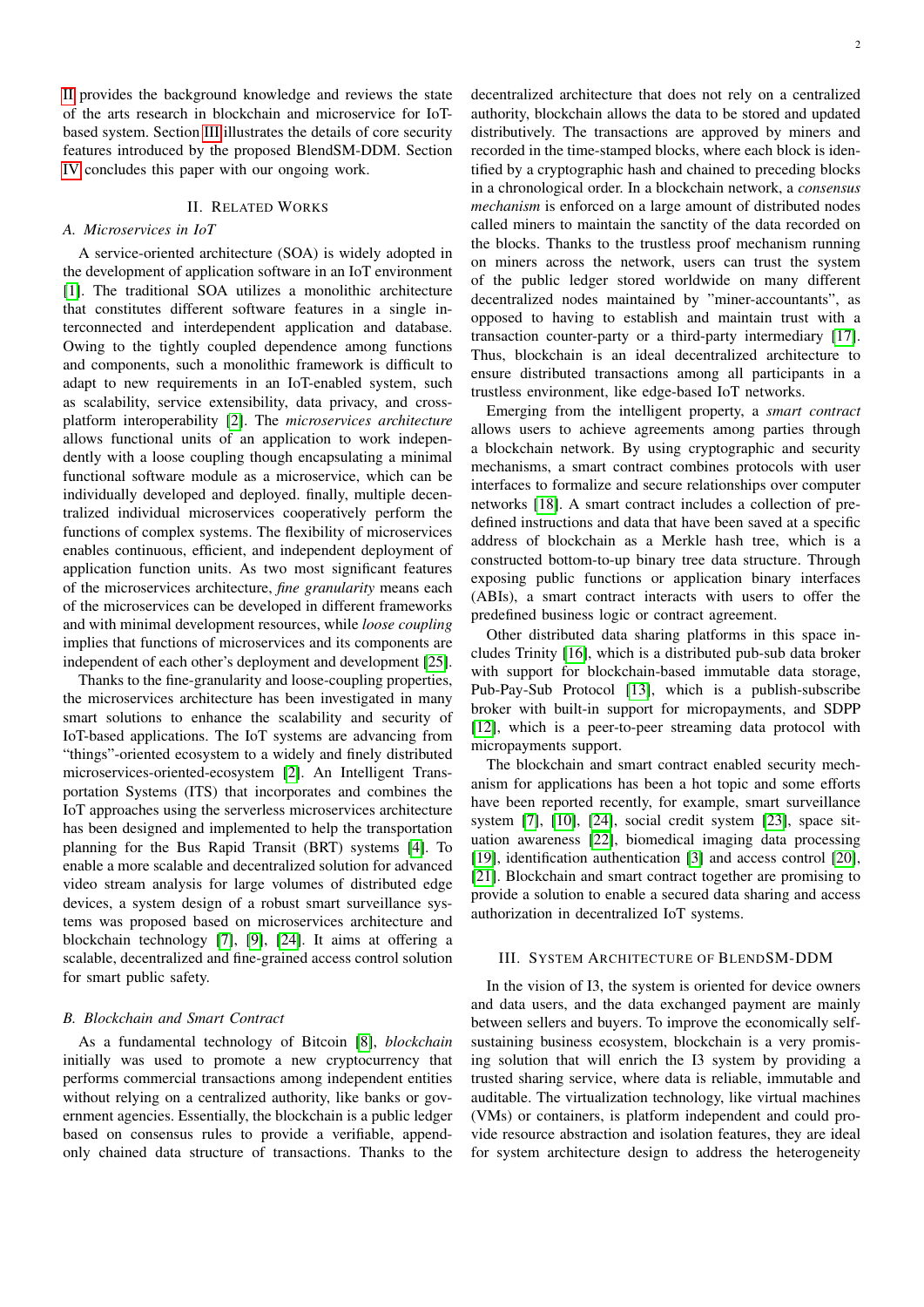

<span id="page-2-0"></span>Fig. 1. Illustration of BlendSM-DDM System Architecture.

challenge in IoT system. Compared to VMs, containers are more lightweight and flexible with OS-level isolation, so that is an ideal selection for edge computing.

Inspired by blockchain and containerized microservices technology, BlendSM-DDM is proposed as a decentralized security services architecture for DDM system, which is shown in Fig. [1.](#page-2-0) Trinity [\[16\]](#page-3-16) distributes the pub-sub broker using the blockchain technology to prevent byzantine faults. A similar approach could be adopted to distribute the microservices among consensus nodes. A permissioned blockchain infrastructure running on a decentralized peer-topeer network is managed by DDM administrators, and it could provide a reliable, traceable and immutable distributed ledger for trusted data sharing services in DDM system. Utilizing the containerized microservices architecture, the key elements and security features of DDM system are decoupled into multiple microservices and deployed on distributed computing hosts. Each microservice exposes REST APIs to accept service requests, and API gateway could be managed by either DDM administrator or service providers. Those decentralized microservices work as a blockchain-enabled services pool to offer a scalable, flexible and lightweight security and privacy protection mechanism for data marketplace.

# *A. Permissioned Blockchain Network*

The permissioned blockchain network in the BlendSM-DDM requires that only registered entities are authorized access to the network, so that they can interact with the

blockchain and perform blockchain-based services, such as mining block, sending transactions and deploying smart contracts. The upper part of Fig. [1](#page-2-0) illustrates the identity authentication process to enroll a new participant in the permissioned blockchain network. Given computation capacity of host devices and management policy, all participants are categorized as validator (miner) or node (non-miner). The validators are able to cooperatively executing consensus algorithm to maintain the integrity and immutability of distributed ledger. While nodes are only capable of launching transactions to synchronize data with the blockchain.

To join the permissioned blockchain network, the participants must send joining requests to an oracle for registration and identity authentication. The administrator of DDM system could work as such oracle, and maintain a global identity profile and authorization policies for the permissioned blockchain network management. After approved by the oracle, the new entity's node information will be added to a global static node record, and will be broadcasted to all certificated participants in the permissioned blockchain network accordingly. The membership revocation occurs when an entity explicitly launches a leaving request or the oracle implicitly rule out any misbehaved nodes.

Compared to a public blockchain network that suffers from performance and security issues, such as low throughput, poor privacy and lack of governance, the permissioned blockchain can enforce a more efficient but lightweight consensus mechanism to improve the transaction rate and data storage capacity. Furthermore, through limiting participants with clearly defined privacy policies, the sensitive data could be only visible to the authorized participants but not to the public. Therefore, the permissioned blockchain network also enable a more strict privacy policy than a public blockchain network does.

# *B. Blockchain-enabled Security Services*

The blockchain-enabled security services layer, as shown in lower part of Fig. [1,](#page-2-0) acts as a fundamental microservices oriented infrastructure to support business logic functions of the DDM system as well as security mechanism. The key elements and operations are described below.

*1. Data Pub-sub Payment*: The seller and buyer use their blockchain addresses as unique IDs to join the data exchange and payment activities. The cryptocurrency based micropayments protocol is designed to collect data in exchange for payment or other incentives. The key transaction records, such as invoices and receipts, are stored in a distributed ledger, so that all participants could verify the transactions.

*2. Identity Verification*: Since each blockchain account is uniquely indexed by its address that is derived from his/her own public key, the DDM administrator could deploy smart contract enabled microservices, which expose RESTful API to other microservices-enabled providers for referring identity verification results.

*3. Participants Rating*: To evaluate the quality of the data product provided by a given seller and reliability of payment by a buyer, rating smart contract based microservices are developed and deployed by trusted agents of the DDM system